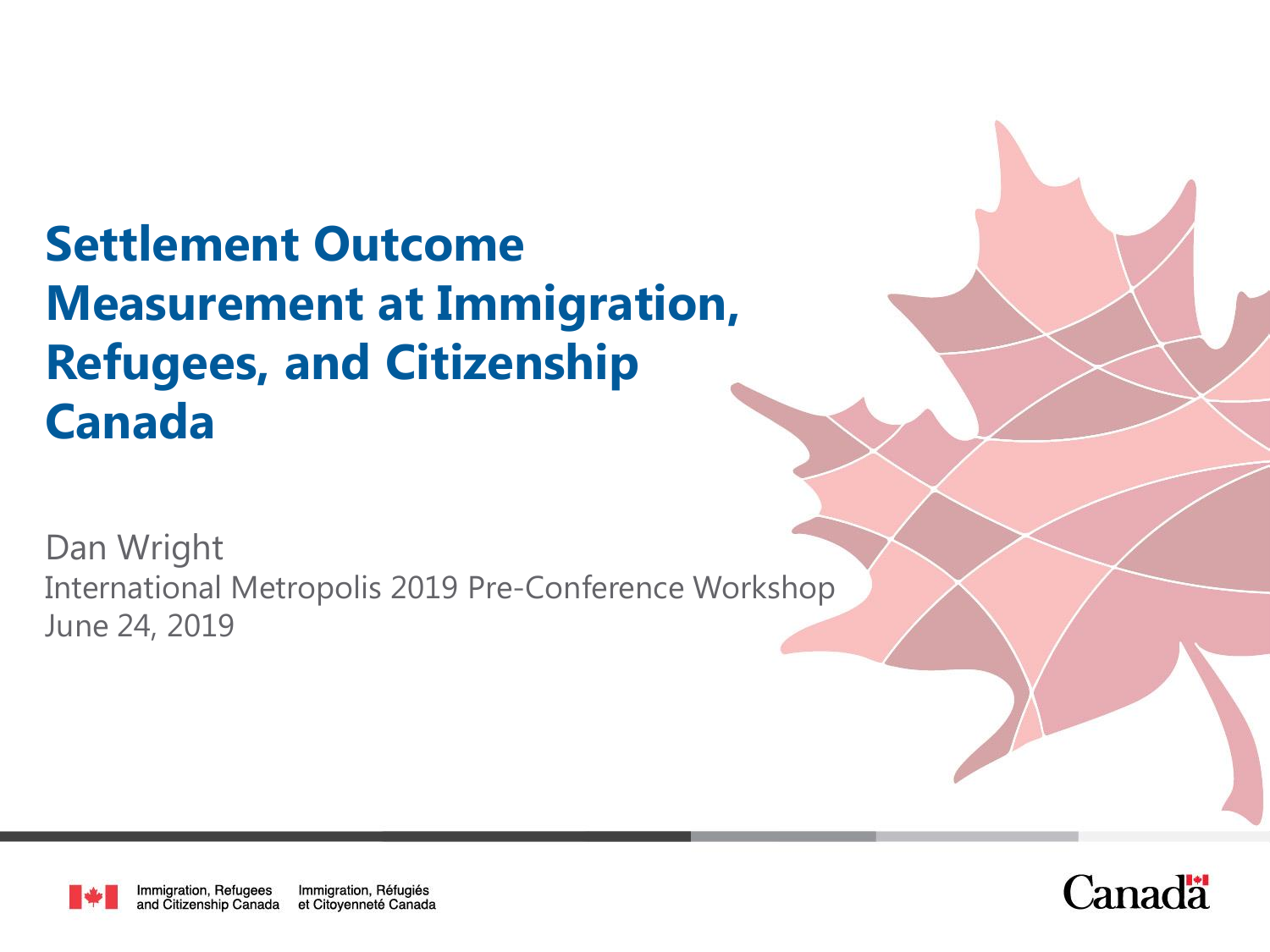## **Settlement Program context**

In 2018-19, IRCC invested approximately \$768M to support the settlement needs of newcomers outside of Quebec

This will increase to nearly \$779M in 2019-20, and is expected to continue to grow

In 2018-19, over 519,000 clients accessed at least one settlement service

Clients receive settlement services under 6 main areas:

Needs and Assets Assessment and Referrals Information and Orientation Services Language Assessment Language Training Employment-Related **Services** Community Connections

In 2018-19, the Settlement Program delivered these services through 700+ contribution agreements with more than 500 settlement provider organizations

 $\overline{2}$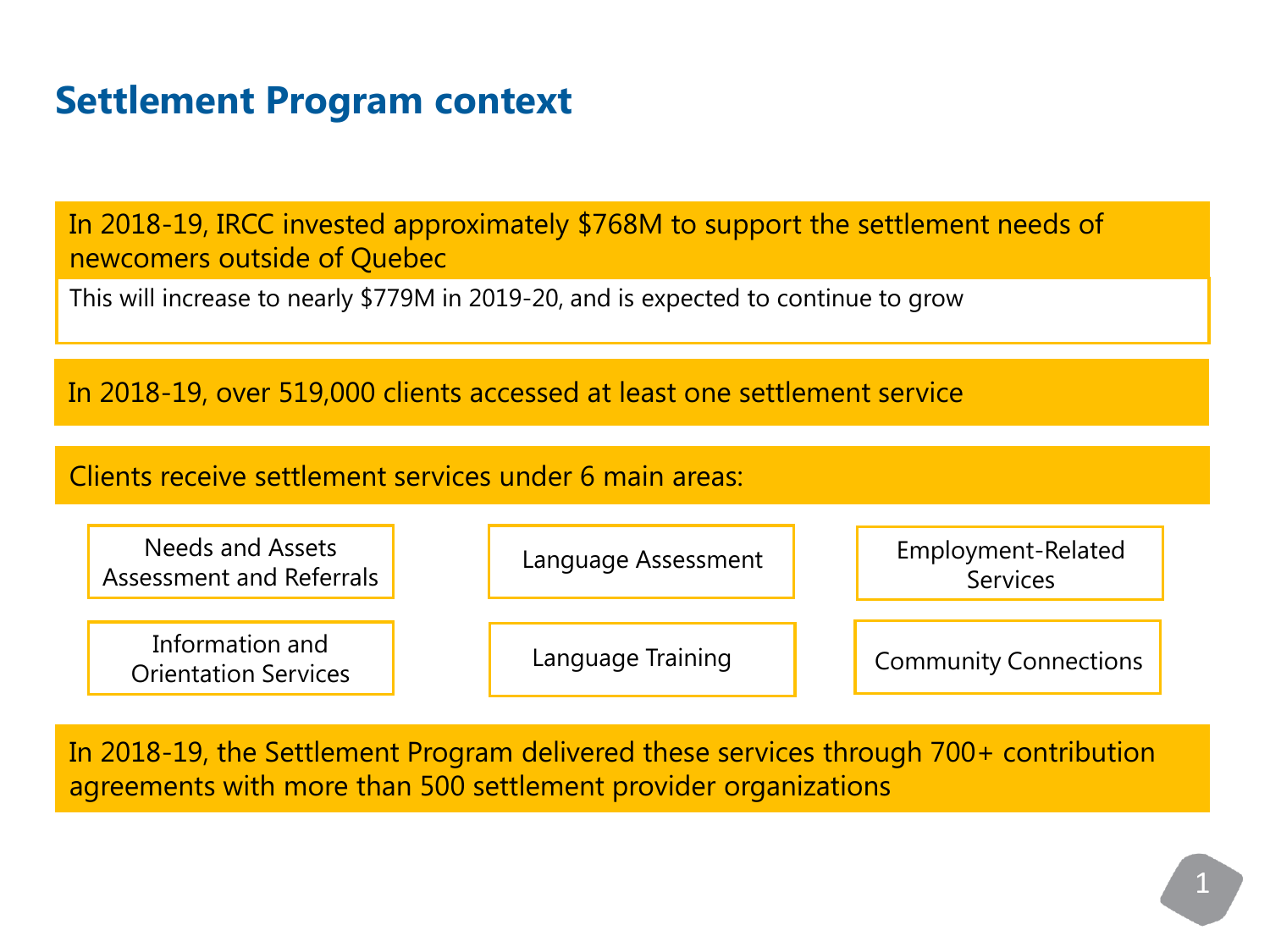## **Settlement Program outcomes**

#### **Immediate outcomes**

Consistent and responsive Settlement Program delivery

Access to IRCC- funded settlement services is facilitated

Increase understanding of client settlement needs and appropriate linkages to other services

Clients increase knowledge of life in Canada

Clients improve official language skills

Clients acquire knowledge, skills, and connections to prepare for the Canadian labour market

Clients increase participation in communities and social networks

Partners deliver responsive and coordinated settlement and community services

#### **Intermediate outcomes Ultimate outcome**

Clients access services that meet their needs

Clients make informed decisions about life in Canada

Clients use an official language to function in Canadian society

Clients participate in the Canadian labour market

Clients are connected to communities and institutions

Communities foster welcoming environment for immigrants

Canada benefits from the settlement and integration of clients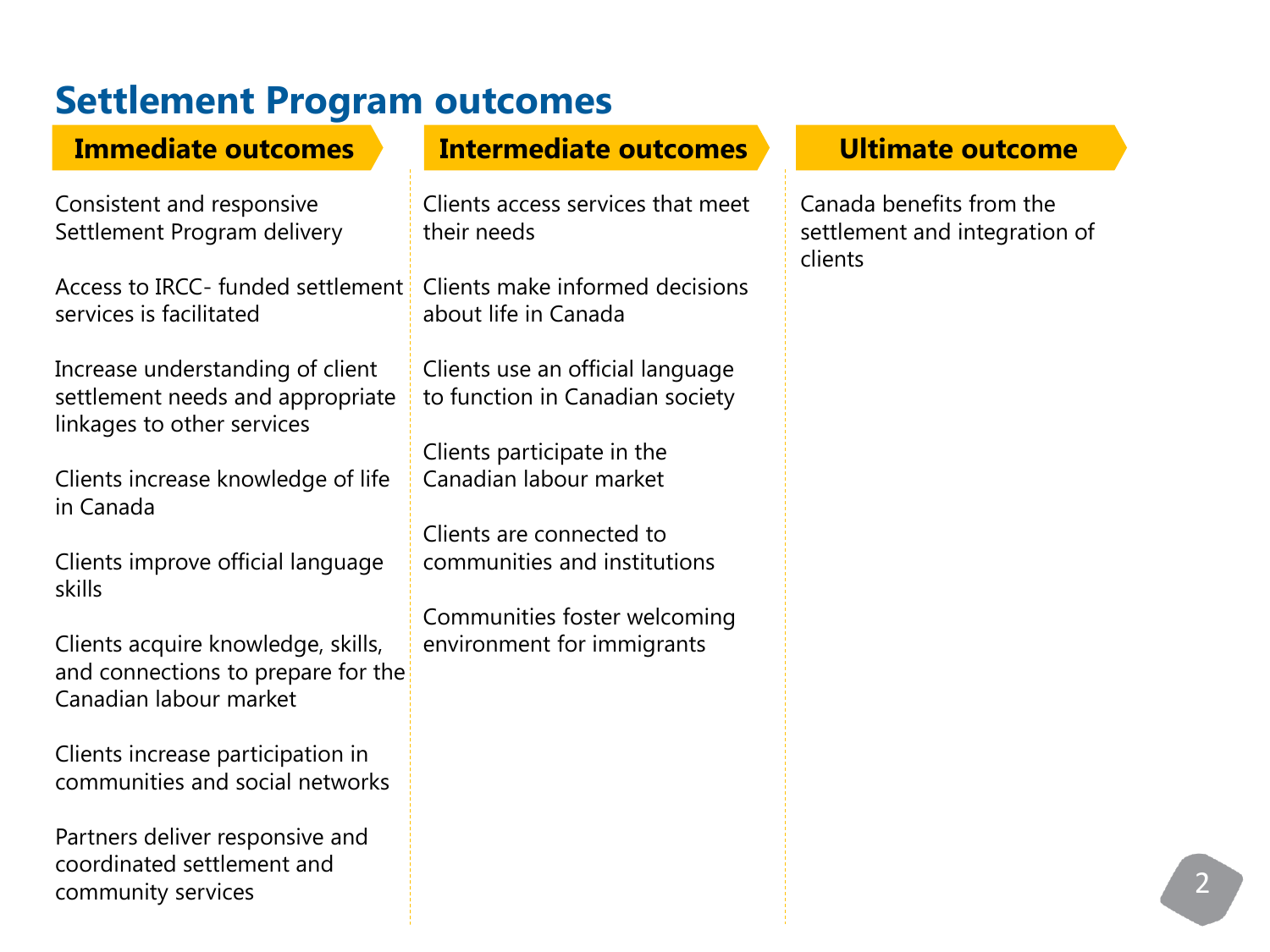#### **Key sources of information on settlement services and outcomes**

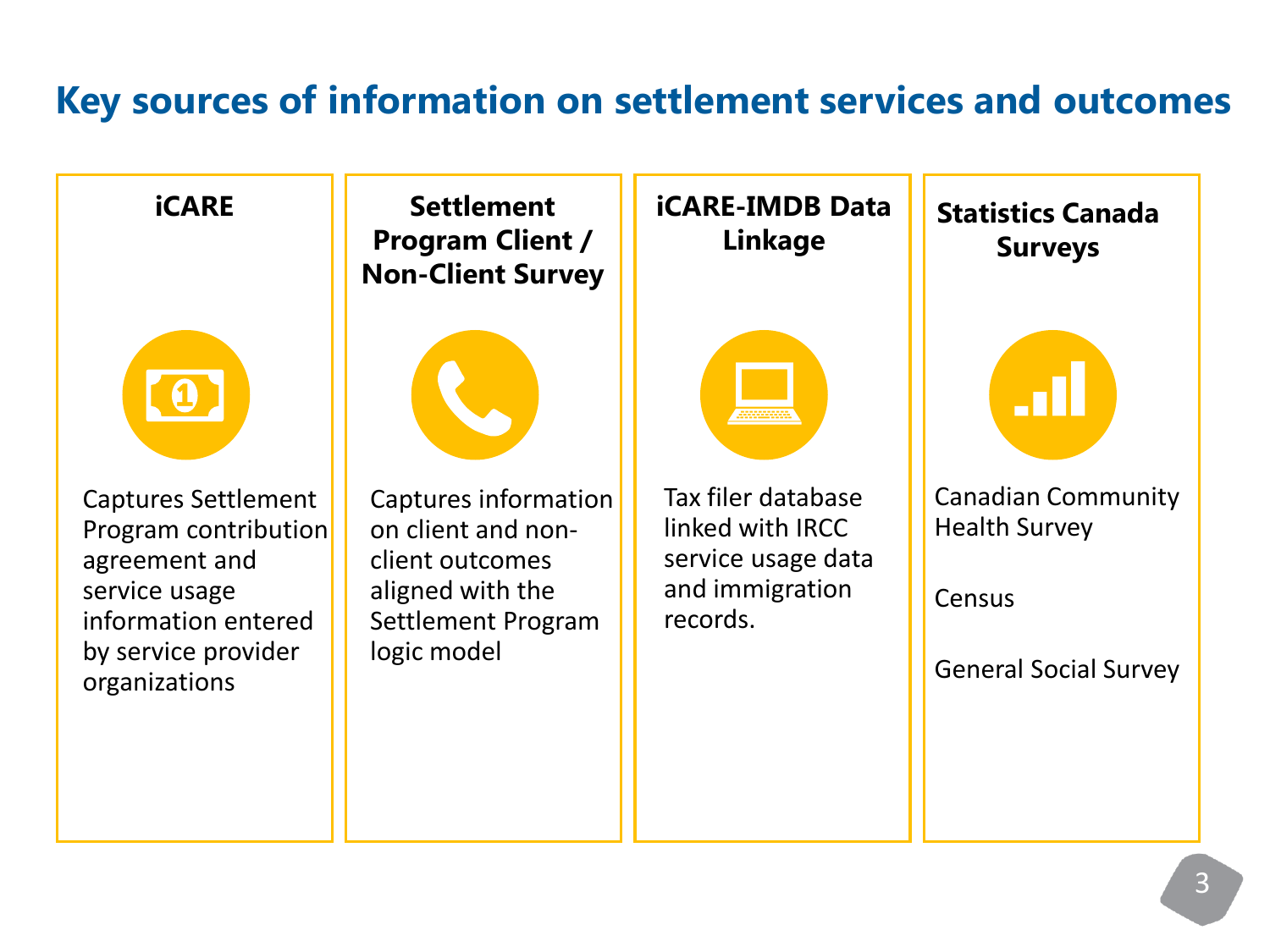# **Challenges in attributing settlement outcomes to IRCC services**

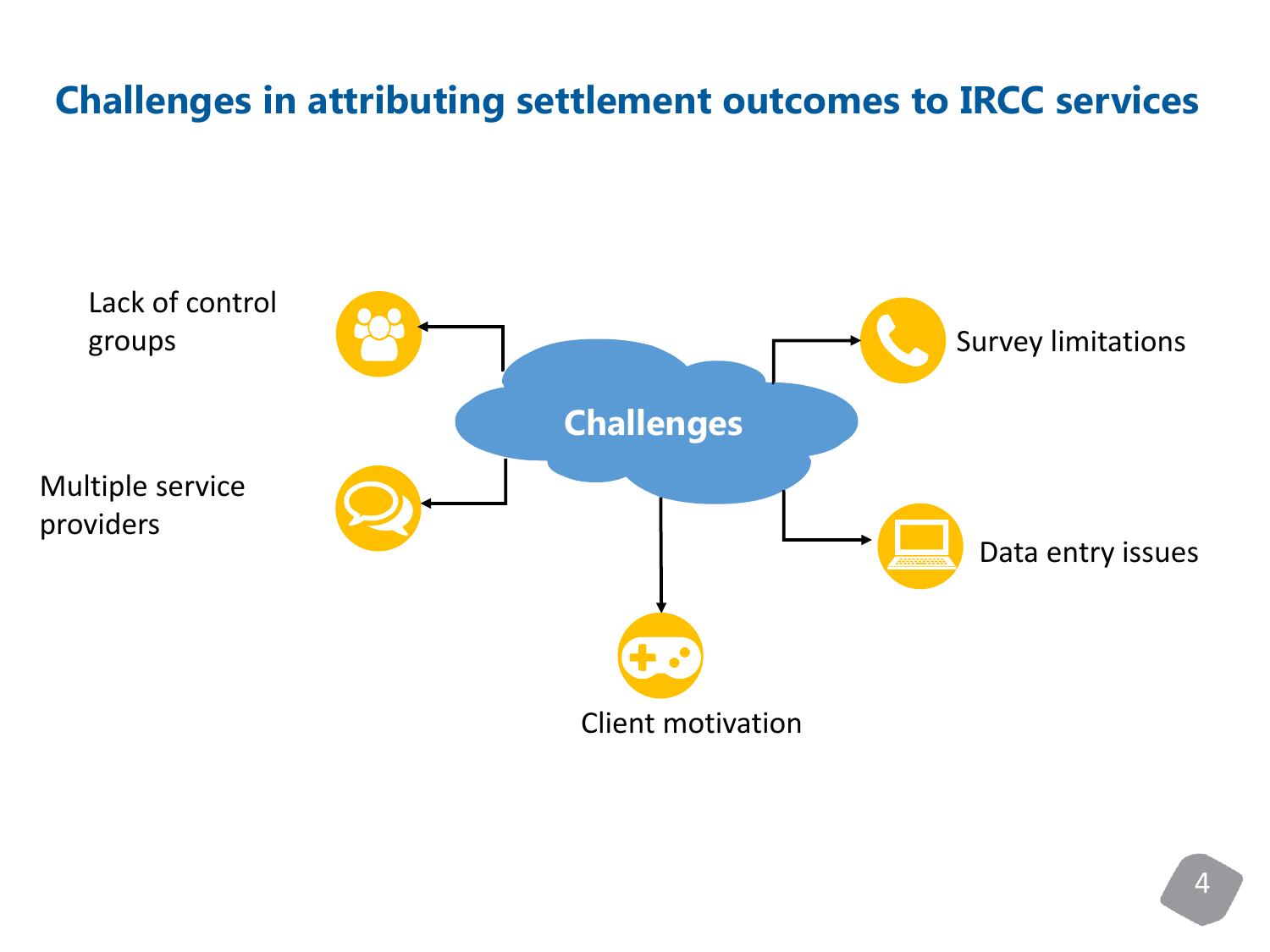#### **Outcomes Analysis Unit**

This new group within IRCC is part of the Settlement and Integration Sector, with strong ties to the Settlement Network and Research and Evaluation.

$$
\mathbf{M} \qquad \rightleftharpoons \qquad \mathbf{M} \qquad \qquad \mathbf{M} \qquad \qquad \mathbf{M} \qquad \qquad \mathbf{M} \qquad \qquad \mathbf{M} \qquad \qquad \mathbf{M} \qquad \qquad \mathbf{M} \qquad \qquad \mathbf{M} \qquad \mathbf{M} \qquad \mathbf{M} \qquad \mathbf{M} \qquad \mathbf{M} \qquad \mathbf{M} \qquad \mathbf{M} \qquad \mathbf{M} \qquad \mathbf{M} \qquad \mathbf{M} \qquad \mathbf{M} \qquad \mathbf{M} \qquad \mathbf{M} \qquad \mathbf{M} \qquad \mathbf{M} \qquad \mathbf{M} \qquad \mathbf{M} \qquad \mathbf{M} \qquad \mathbf{M} \qquad \mathbf{M} \qquad \mathbf{M} \qquad \mathbf{M} \qquad \mathbf{M} \qquad \mathbf{M} \qquad \mathbf{M} \qquad \mathbf{M} \qquad \mathbf{M} \qquad \mathbf{M} \qquad \mathbf{M} \qquad \mathbf{M} \qquad \mathbf{M} \qquad \mathbf{M} \qquad \mathbf{M} \qquad \mathbf{M} \qquad \mathbf{M} \qquad \mathbf{M} \qquad \mathbf{M} \qquad \mathbf{M} \qquad \mathbf{M} \qquad \mathbf{M} \qquad \mathbf{M} \qquad \mathbf{M} \qquad \mathbf{M} \qquad \mathbf{M} \qquad \mathbf{M} \qquad \mathbf{M} \qquad \mathbf{M} \qquad \mathbf{M} \qquad \mathbf{M} \qquad \mathbf{M} \qquad \mathbf{M} \qquad \mathbf{M} \qquad \mathbf{M} \qquad \mathbf{M} \qquad \mathbf{M} \qquad \mathbf{M} \qquad \mathbf{M} \qquad \mathbf{M} \qquad \mathbf{M} \qquad \mathbf{M} \qquad \mathbf{M} \qquad \mathbf{M} \qquad \mathbf{M} \qquad \mathbf{M} \qquad \mathbf{M} \qquad \mathbf{M} \qquad \mathbf{M} \qquad \mathbf{M} \qquad \mathbf{M} \qquad \mathbf{M} \qquad \mathbf{M} \qquad \mathbf{M} \qquad \mathbf{M} \qquad \
$$

The Outcomes Analysis Unit is responsible for improving IRCC's capacity to report on settlement outcomes.

$$
\mathcal{B} \longrightarrow \mathcal{W} \longrightarrow \mathcal{Y}
$$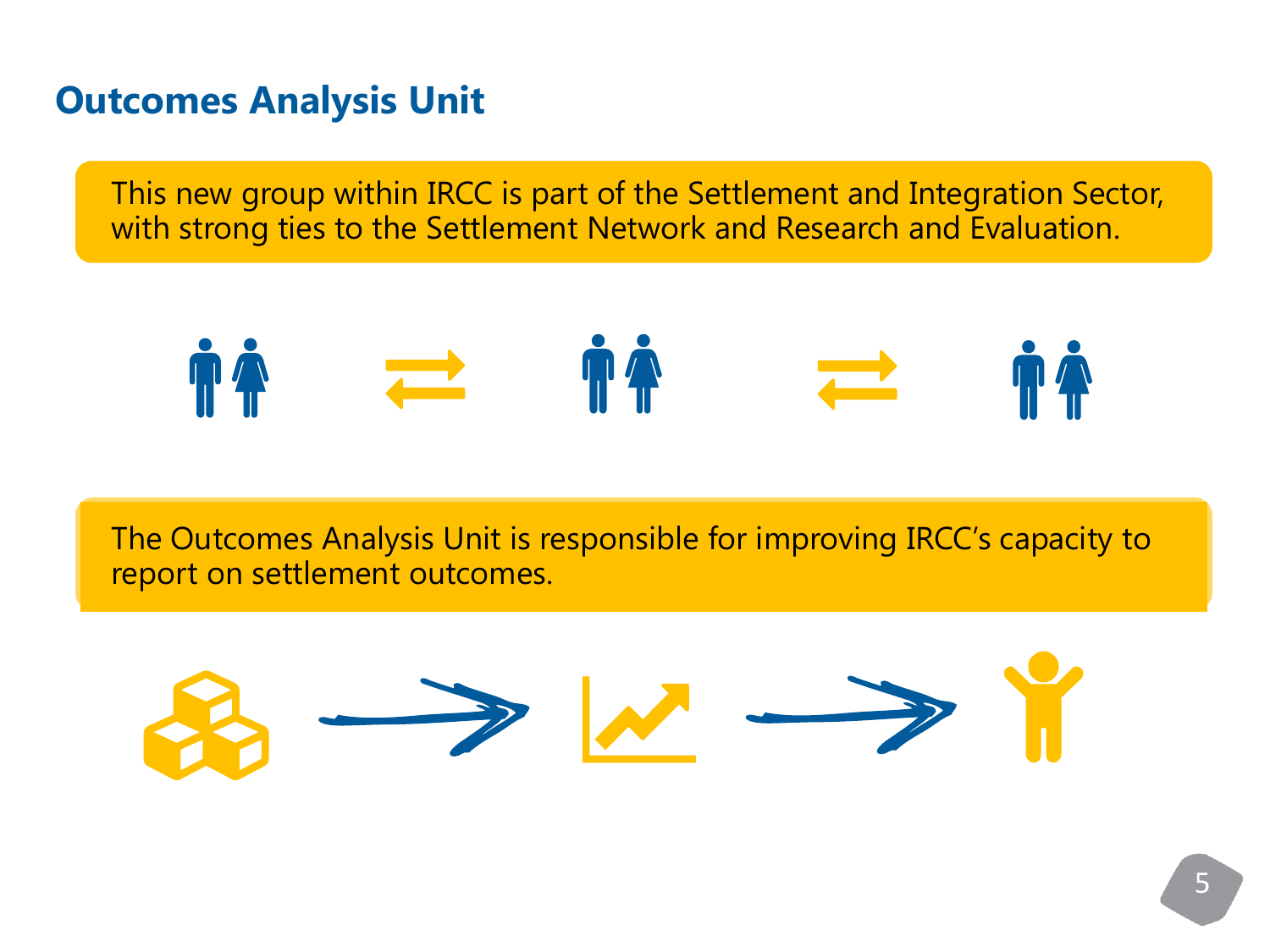# **Work planned or underway to strengthen outcomes reporting**

Federal / Provincial data linkages H SPO effectiveness study Pilot program studies

Case studies

Waitlist control groups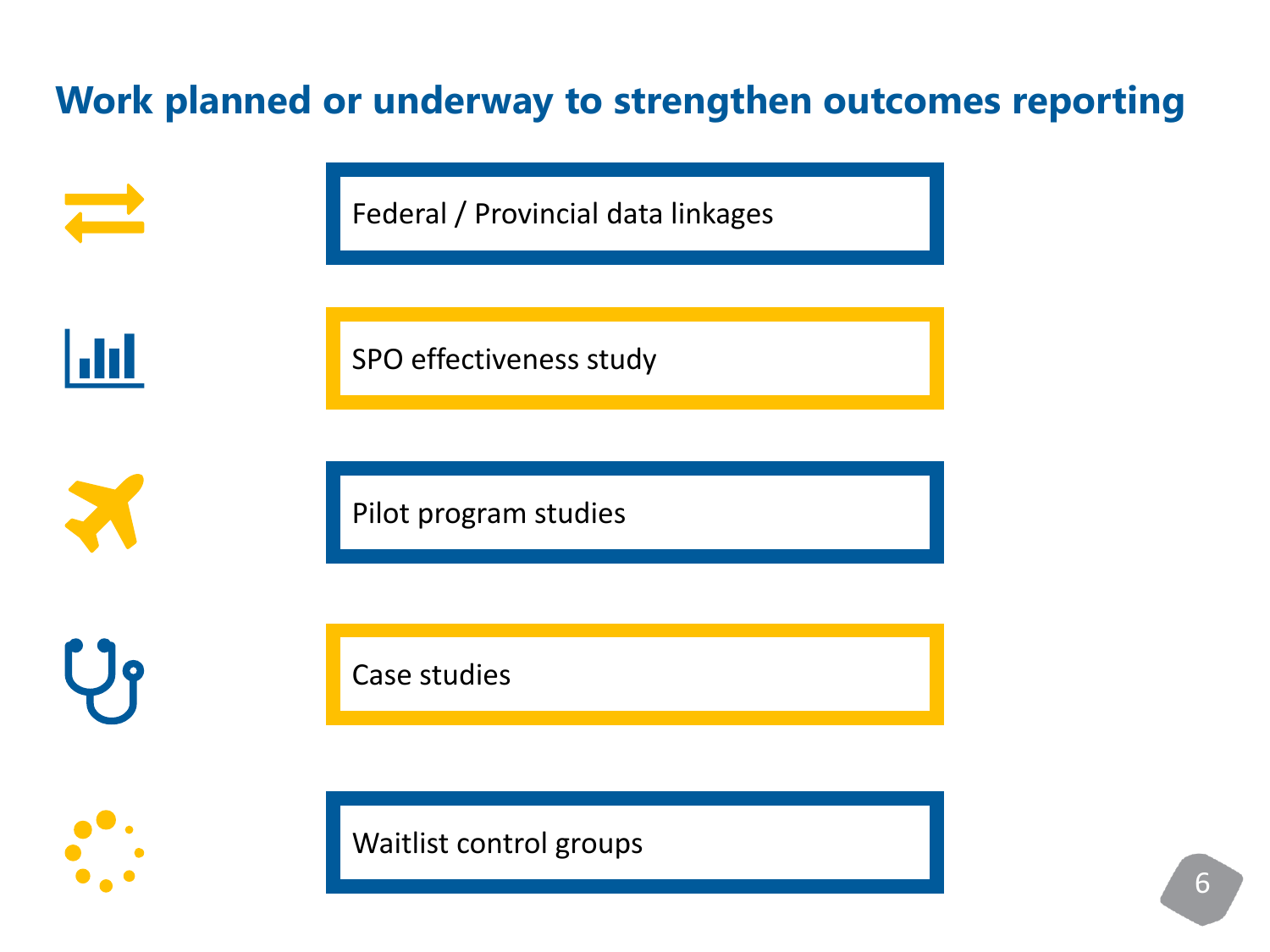# **Annual Report on Settlement Outcomes**